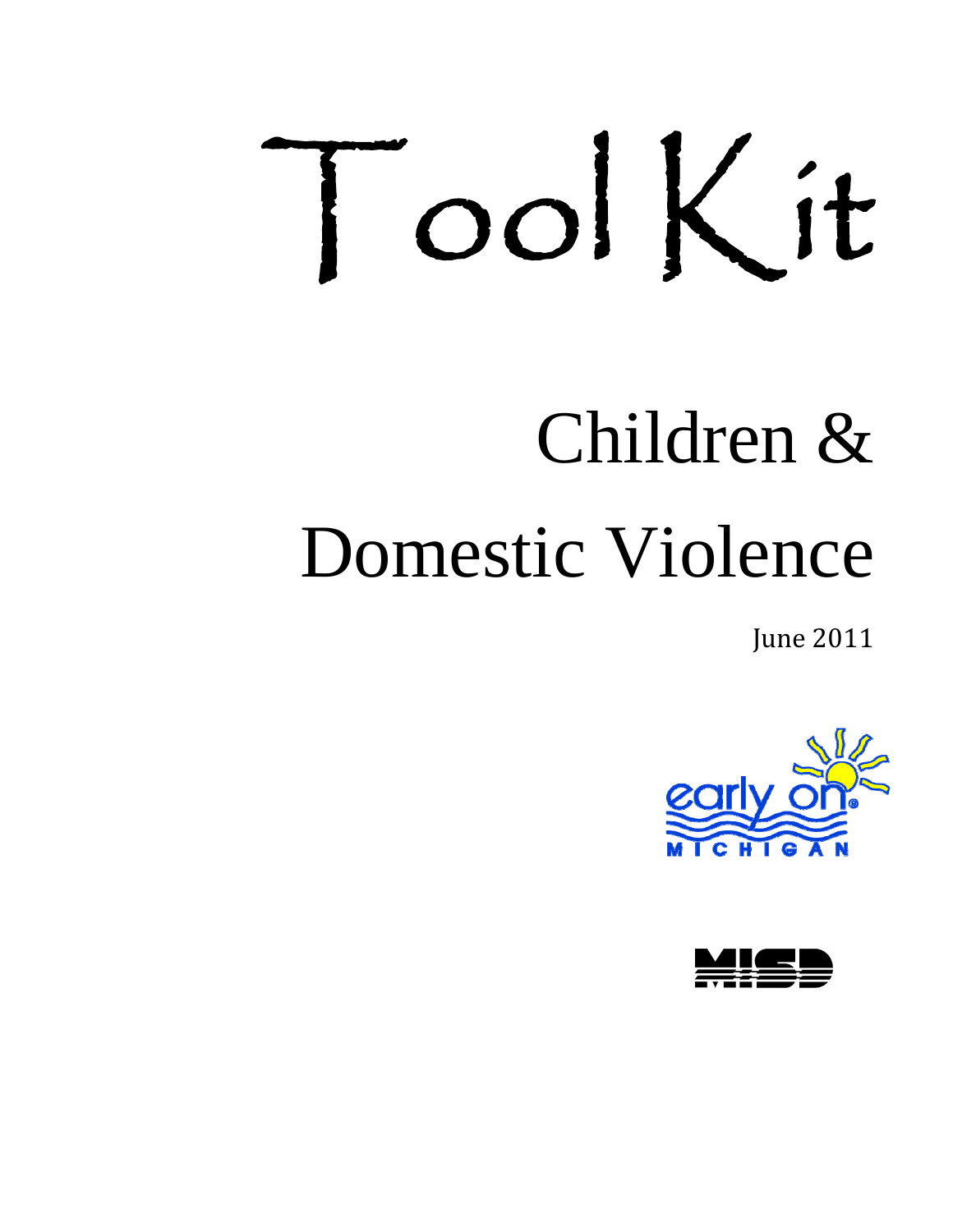#### **[www.misd.net](http://www.google.com/url?q=http%3A%2F%2Fwww.misd.net&sa=D&sntz=1&usg=AFQjCNFmdf802WFZTfcqMdgRZfE66fXbBg)**

#### **MACOMB INTERMEDIATE SCHOOL DISTRICT**

44001 Garfield Road, Clinton Township, MI 48038‐1100 586/228‐3300

#### **Board of Education**

John A. Bozymowski President Max D. McCullough **Exercise 2018** Vice President , D.D.S. T Charles C. Milonas, D.D.S. Theresa J. Genest Edward V. Farley Trustee

**Treasurer Secretary Vice President** 

#### **Administration**

Dr. Judith Pritchett

Michael R. DeVault and the control of the control of the control of the control of the control of the control o Assistant Superintendent/Chief Academic Officer Instruction and Special Projects Beth Alberti *Assistant Superintendent, Special Education and Student Services* 

We are the Macomb Intermediate School District.

We exist to provide our clients quality service, high caliber support, and cutting edge leadership.

Our primary clients are the 21 school districts of Macomb County. They are our most important customers – indeed, our reason for being.

Within these districts we focus our efforts on school staff. We work to increase their skills and capabilities so their students can experience more effective educational programs.

We also serve the handicapped. In fact, we are committed to working directly with youngsters with disabilities who reside in Macomb County's school districts.

And we are involved with the educational community across the country. Many of our staff members are leaders in state and national programs. Many are working with colleges and universities. Still others are exchanging information with their professional colleagues. All these activities have a single purpose: to dentify and develop techniques and programs that improve learning opportunities in Macomb County. i

This booklet was developed and printed in part under a grant awarded by the Michigan State Board of Education, under Part C of IDEA Amendments of 1997, better known as Early On<sup>@</sup> Michigan and American Recovery and Reinvestment Act of 2009 funds. Macomb Intermediate School District (MISD) has the legal authority to apply for and receive funds under Part C of IDEA.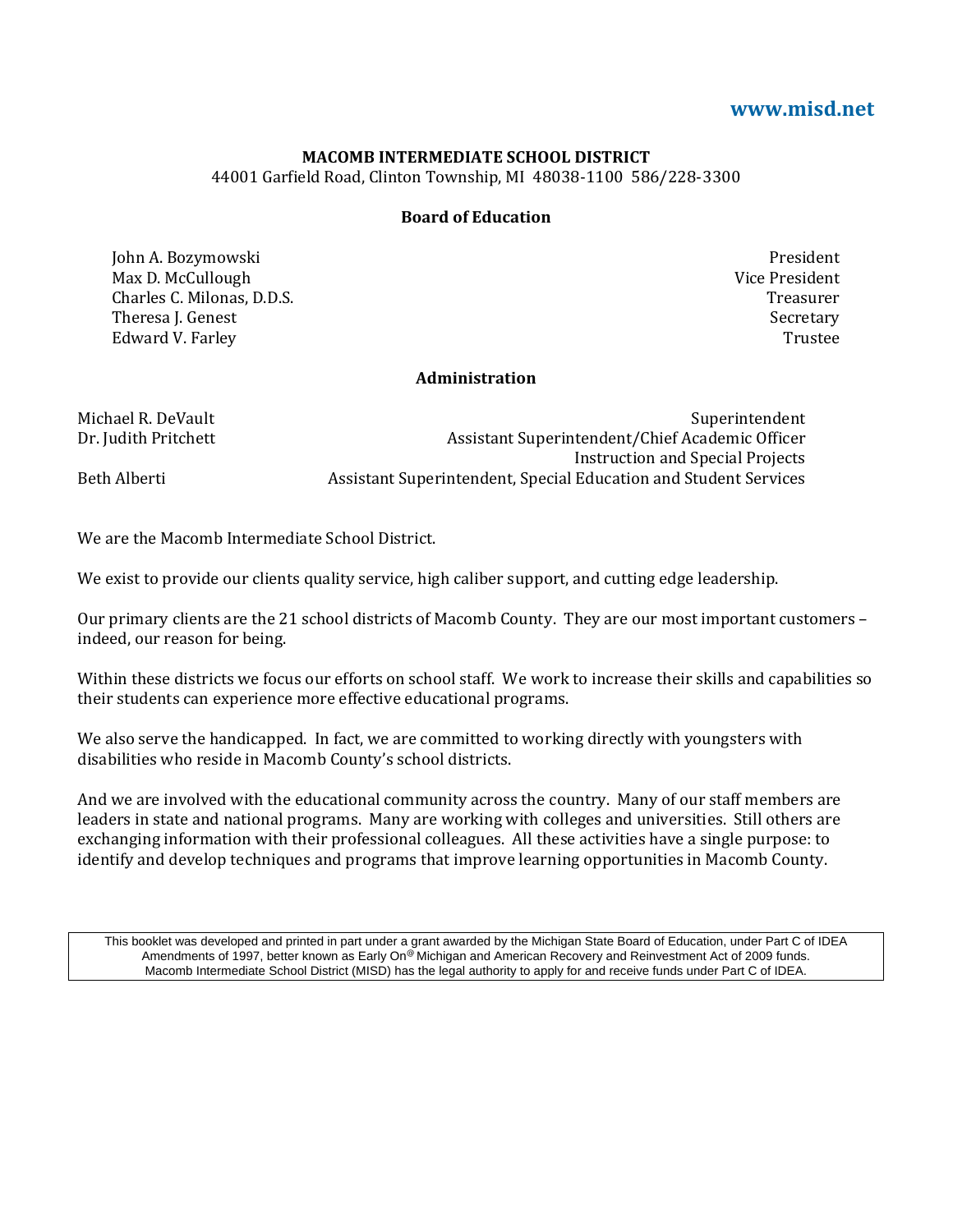# **Table of Contents**

| <u>Page</u> |  |
|-------------|--|
|             |  |
|             |  |
|             |  |
|             |  |
|             |  |
|             |  |
|             |  |
|             |  |
|             |  |
|             |  |
|             |  |
|             |  |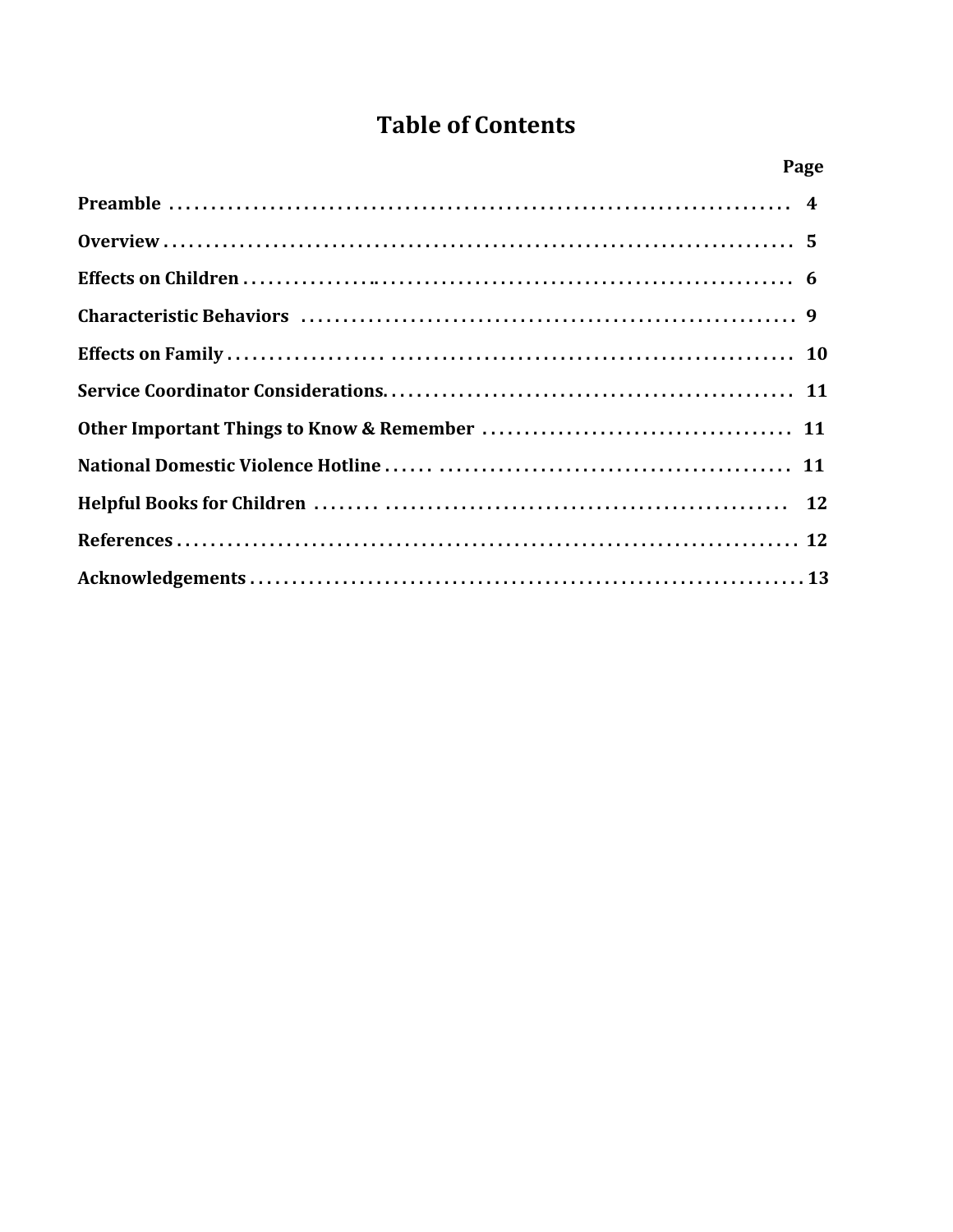# **Preamble**

This toolkit was created for children who have witnessed domestic violence. We hope that the information provided in this toolkit will help families and people who work with these families to have a better understanding of these children and how they cope with domestic violence.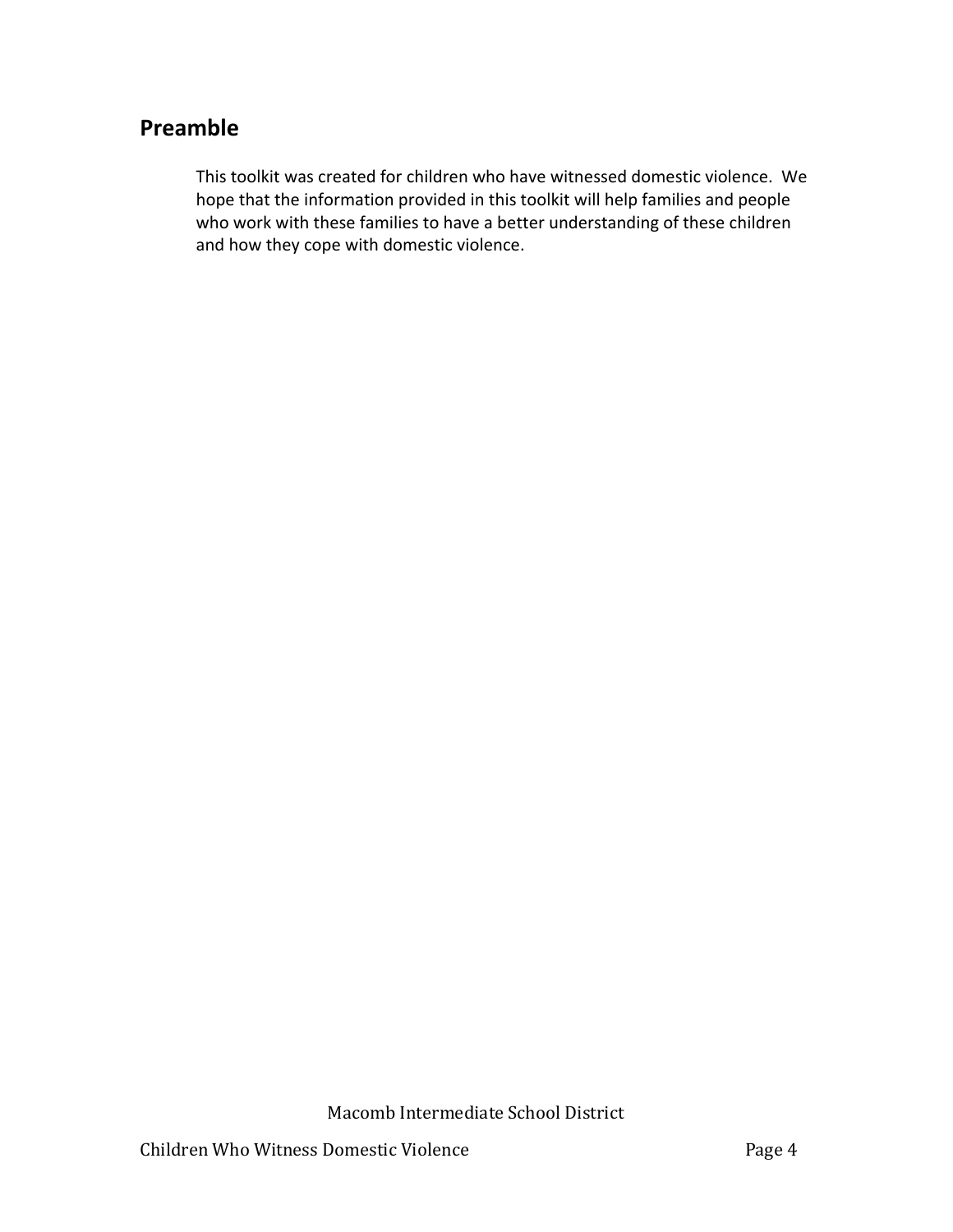## **Overview**

Research indicates children exposed to domestic violence are at an increased risk of being abused or neglected themselves. The U.S. Department of Health and Human Services estimates that approximately 3.3 to 10 million children witness the abuse of a parent or caregiver each year. The experience of family violence can be among the most disturbing for children because both victims and aggressors are the adults who care for them and who are most closely attached to them. For many of these children, violence interrupts their experience of consistent safety and care, and creates an environment of uncertainty and helplessness.

Children who are exposed to domestic violence, especially repeated incidents of violence, are at risk for many difficulties, both immediately and in the future. These include problems with sleeping, eating and other basic bodily functions; depression, aggressiveness, anxiety and other problems in regulating emotions; difficulties with family and peer relationships; and problems with attention, concentration and school performance.

In order to minimize the risk of long‐term damage, child witnesses to domestic violence need the safety and security of their environment to be restored. Children exposed to domestic violence also need support from the adults around them, most importantly their own parents or other primary caregivers. Health care workers, law enforcement officers, educators, and domestic abuse and child welfare organization workers all play overlapping roles in the prevention and intervention of cases of harmful domestic violence.

#### **Statistics**

- Each year an estimated 3.3 million children are exposed to violence against their mothers or female caretakers by family members. *(American Psychological Association, Violence and the Family: Report of the APA Presidential Task Force on Violence and the Family,1996)*
- Studies show that child abuse occurs in 30 to 60 percent of family violence cases that involve families with children. *(J.L. Edleson, "The overlap between child maltreatment and woman battering." Violence Against Women, February, 1999.)*
- A survey of 6,000 American families found that 50 percent of men who assault their wives, also abuse their children. *(Pagelow, "The Forgotten Victims: Children of Domestic Violence," 1989)*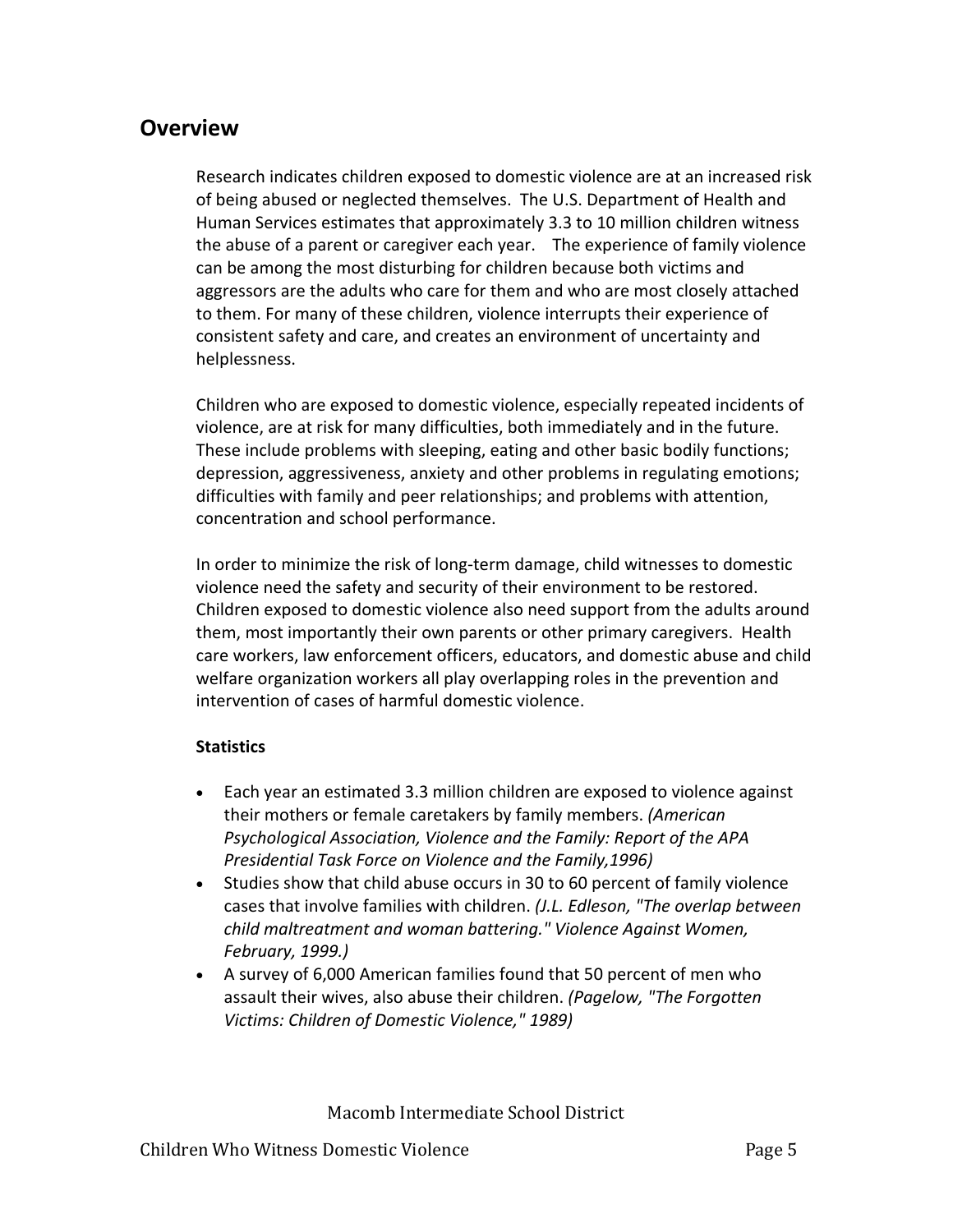- Research shows that 80 to 90 percent of children living in homes where there is domestic violence are aware of the violence. *(Pagelow, "Effects of Domestic Violence on Children," Mediation Quarterly, 1990)*
- A number one predictor of child abuse is woman abuse. *(Stark and Flitcraft, "Women at Risk: A Feminist Perspective on Child Abuse," International Journal of Health Services, 1988)*
- The more severe the abuse of the mother, the worse the child abuse. *(Bowker, Arbitell, and McFerron, "On the Relationship Between Wife Beating and Child Abuse," Perspectives on Wife Abuse, 1988)*
- Some 80 percent of child fatalities within the family are attributable to fathers or father surrogates. *(Bergman, Larsen and Mueller, "Changing Spectrum of Serious Child Abuse," Pediatrics, 1986)*
- In families where the mother is assaulted by the father, daughters are at risk of sexual abuse 6.51 times greater than girls in non‐abusive families *(Bowker, Arbitell and McFerron, 1988)*
- A child's exposure to the father abusing the mother is the strongest risk fact for transmitting violent behavior from one generation to the next *(American Psychological Association, Violence and the Family: Report of the APA Presidential Task Force on Violence and the Family,1996)*
- Male children who witness the abuse of mothers by fathers are more likely to become men who batter in adulthood than those male children from homes free of violence *(Rosenbaum and O'Leary, "Children: The Unintended Victims of Marital Violence," American Journal of Orthopsychiatry, 1981)*
- Older children are frequently assaulted when they intervene to defend or protect their mothers. *(Hilberman and Munson, "Sixty Battered Women," Victimology: An International Journal, 1977‐78)*
- In a 36-month study of 146 children, ages 11-17 who came from homes where there was domestic violence, all sons over the age of 14 attempted to protect their mothers from attacks. Some 62 percent were injured in the process. *(Roy, 1988)*

# **Effects on Children**

Domestic violence affects every member of the family living in the home, including the children. Family violence creates a home environment where children live in constant fear. Children who witness family violence are affected in ways similar to those who are physically abused and are often unable to establish nurturing bonds with either parent. Children living in violent homes are also at greater risk for abuse and neglect. [Statistics](http://www.acadv.org/#statistics) show that over 3 million children witness violence in their home each year. Those who see and hear violence in the home suffer physically and emotionally.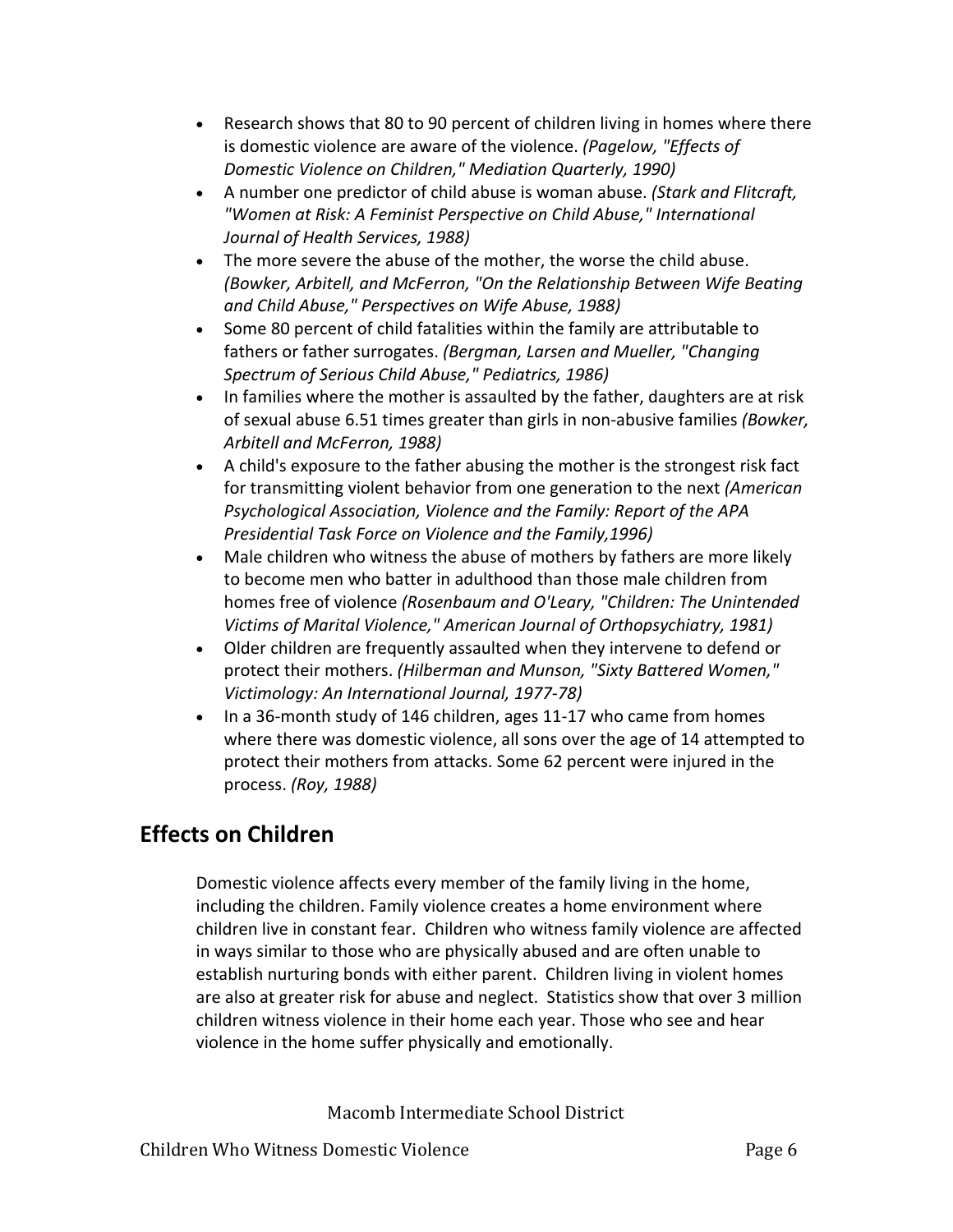Children who live with domestic violence face increased risks: the risk of exposure to traumatic events, the risk of neglect, the risk of being directly abused, and the risk of losing one or both of their parents. All of these may lead to negative outcomes for children and may affect their well‐being, safety, and stability. Children's risk levels and reactions to domestic violence exist on a continuum where some children demonstrate enormous resiliency while others show signs of significant maladaptive adjustment. Protective factors, such as social competence, intelligence, high self‐esteem, outgoing temperament, strong sibling and peer relationships, and a supportive relationship with an adult, can help protect children from the adverse affects of exposure to domestic violence.

#### **Infants and Toddlers**

Infants and small children who are exposed to violence in the home experience so much added emotional stress that it can harm the development of their brains and impair cognitive and sensory growth. Behavior changes can include excessive irritability, sleep problems, emotional distress, fear of being alone, immature behavior, and problems with toilet training and language development. At an early age, a child's brain is becoming 'hard‐wired' for later physical and emotional functioning. Exposure to domestic violence threatens that development. (UNICEF, 2006).

Age‐specific indicators for infants include:

- Basic need for attachment is disrupted
- Routines around feeding/sleeping are disturbed
- Injuries while "caught in the crossfire"
- Irritability or inconsolable crying
- Frequent illness
- Difficulty sleeping
- Diarrhea
- Developmental delays
- Lack of responsiveness http://www.acadv.org/children.html

#### **Preschoolers and School‐age children**

As they grow, children who are exposed to violence may continue to show signs of problems. Primary‐school‐age children may have more trouble with schoolwork, and show poor concentration and focus. They tend not to do as well in school. In one study, forty per cent had lower reading abilities than children from non‐violent homes. Personality and behavioral problems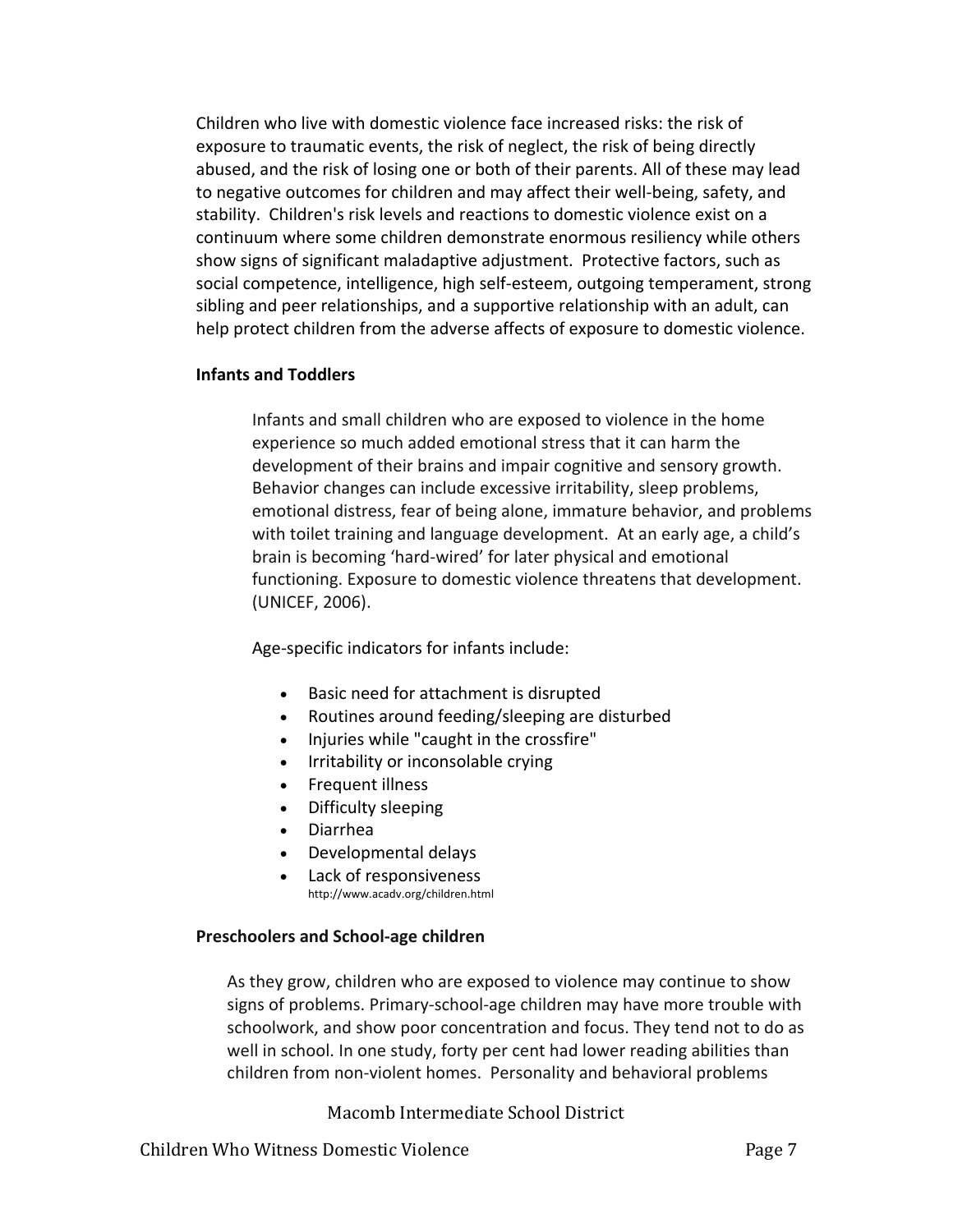among children exposed to violence in the home can take the forms of psychosomatic illnesses, depression, suicidal tendencies, and bed‐wetting (UNICEF, 2006). Some studies suggest social development is also damaged. Some children lose the ability to feel empathy for others. Others feel socially isolated, unable to make friends as easily due to social discomfort or confusion over what is acceptable. Many studies have noted that children from violent homes exhibit signs of more aggressive behavior, such as bullying, and are up to three times more likely to be involved in fighting (UNICEF, 2006).

Age specific indicators for the school-aged child include:

#### **Preschool**

- Somatic or psychosomatic complaints
- Regression
- Irritability
- Fearful of being alone
- Extreme separation anxiety
- Developmental delays
- Sympathetic toward mother

#### **Elementary Age**

- Vacillate between being eager to please and being hostile
- Verbal about home life
- Developmental delays
- Externalized behavior problems
- Inadequate social skill development
- Gender role modeling creates conflict/confusion http://www.acadv.org/children.html

#### **Teenagers**

Teens face the same issues as younger children in an abusive family, namely feeling lonely and isolated, growing up too fast, behavior problems, stress related medical and mental health problems, and school problems. Teenagers are also faced with entering into the dating world for the first time. They are formulating their own theories about relationships, and some may not have the best models on which to base a healthy relationship. They have witnessed the cycle of violence with the abuse, apologies from the perpetrator, tensions building and more abuse. Unfortunately, some teenagers may be faced with a higher risk of being victims of dating violence and as mentioned earlier, ending up in violent relationships as adults either as victims or abusers.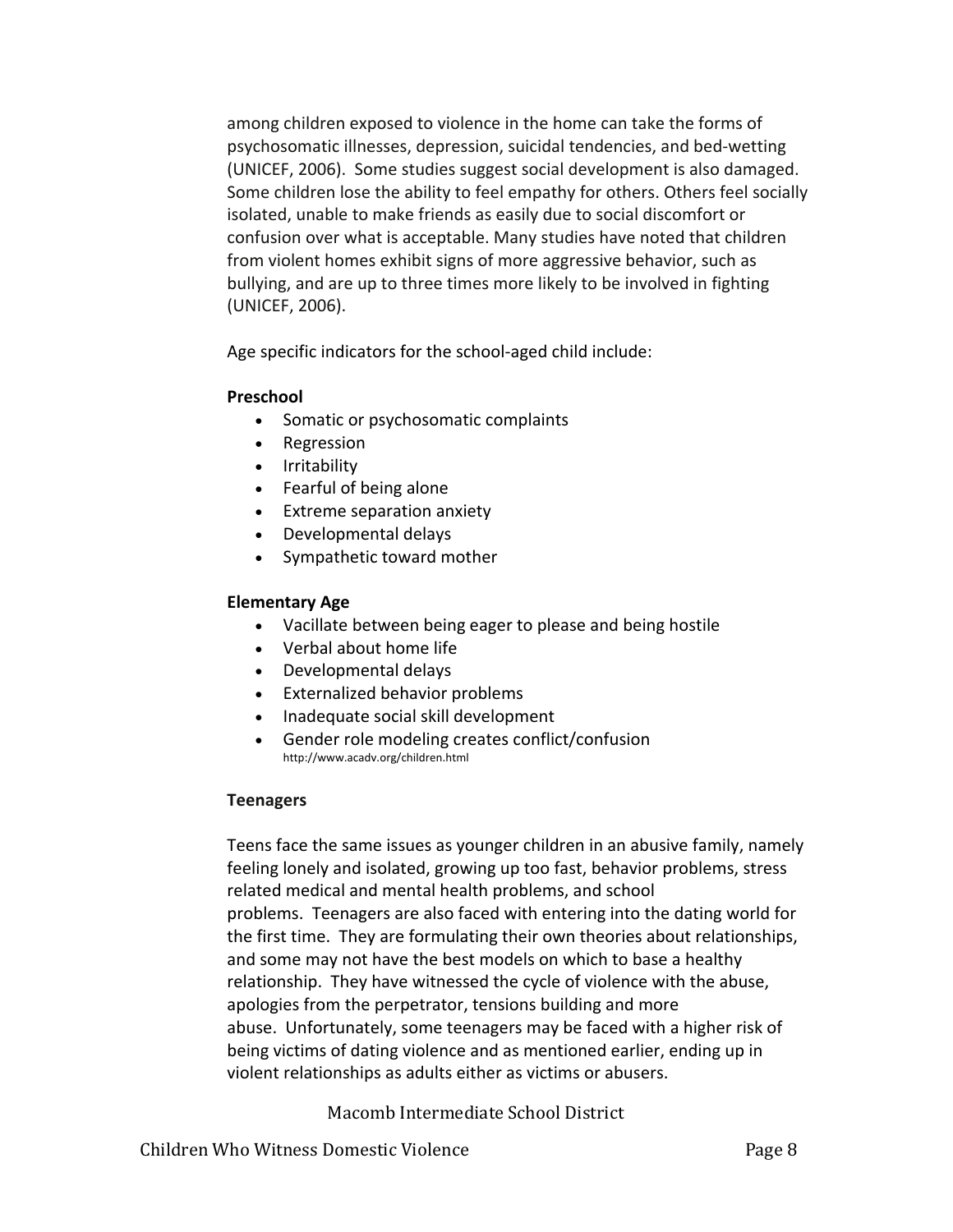Age specific indicators for teens include:

#### **Preadolescence**

- Behavior problems become more serious
- Increased internalized behavior difficulties: depression, isolation, withdrawal
- Emotional difficulties: shame, fear, confusion, rage
- Poor social skills
- Developmental delays
- Protection of mother, sees her as "weak"
- Guarded/secretive about family

#### **Adolescence**

- Internalized and externalized behavior problems can become extreme and dangerous: drug/alcohol, truancy, gangs, sexual acting out, pregnancy, runaway, suicidal
- Dating relationships may reflect violence learned or witnessed in the home http://www.acadv.org/children.html

# **Characteristic Behaviors of Children who Experience Family Violence**

There are some behaviors commonly found in children who are reared in families with violent interaction patterns. They include:

**Role reversal:** Often an older child is forced to accept responsibilities for care of younger siblings and of the household due to the parents' inability to fulfill these functions. This child may never have had the opportunity to participate in normal childhood activities.

**Aggressive behavior**: Some of these children may act in an aggressive manner at home and in school, toward other siblings, children, animals, and adults. This behavior may also include destruction of property and theft.

**Violence toward parents:** When these children become adolescents or adults, they may turn on their parents.

**Running away:** Older children may run away, perceiving this as their only alternative for escaping an unbearable home situation.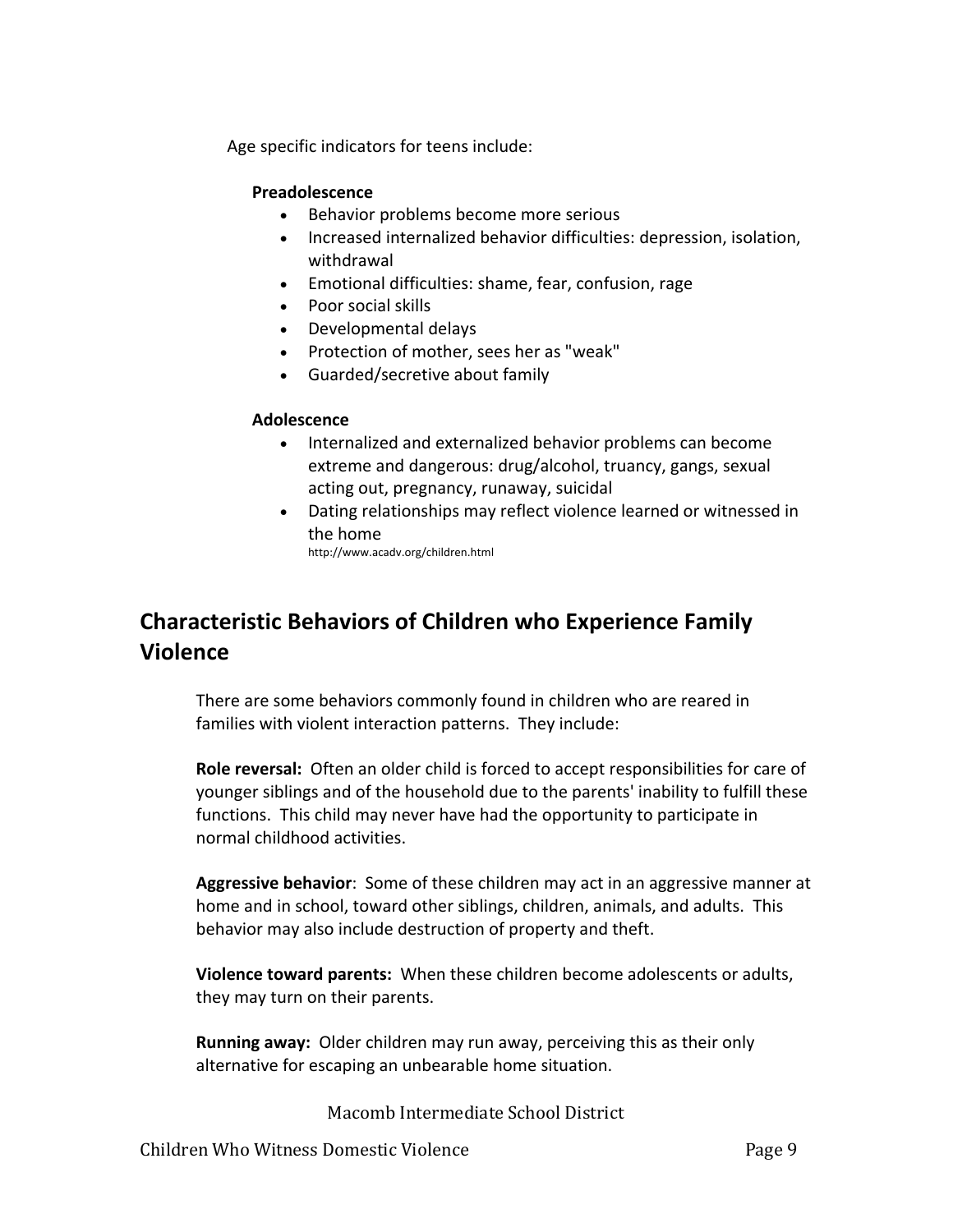**Truancy:** These children often fail to attend school. They may believe that if they stay home their presence will keep the fighting under control, or that peers will recognize their physical and emotional deprivation.

**Shy, withdrawn behavior:** These children may not interact with others. As this behavior seldom attracts attention, these children may not be identified as trouble.

Other behavior indicators may include:

- Overly compliant, overly adaptive, passive, undemanding, avoidance of conflict, clingy, excessive self control.
- Extended aggression, demanding, rageful, biting, destroys property, temper tantrums, short attention span, lying.
- Socially withdrawn, timid, depressed, social wariness, inhibited, vacant stares, lack of curiosity, excessive fantasies, poor peer relationships, fear of a particular person, excessive fears, attempted suicide, excessive fear of punishment, feels deserving of punishment.
- Developmental arrest, delays in physical, cognitive, social or emotional development, speech disorders, infantile behavior. <http://www.domesticviolenceservices.com/violenceeffectsonchildren.html>

# **Effects on Family**

#### **Perpetuating the Cycle of Family Violence**

Violence is a pattern of learned behavior. There is a real danger that children will learn aggression by exposure and observation, and that it will become part of their pattern of behavior. Research studies, child abuse literature and family theorists indicate that violent patterns of behavior are transmitted from generation to generation. This repetition may be due to the failure to learn other stress responses within the family. Findings have suggested that abused children often become abusive parents and abusive spouses. Children who observed their parents or other significant adults engage in physical violence often learn these behaviors and reenact them when they become adults. In addition, many adults who abuse their spouses were abused as children and/or observed physical violence between their parents.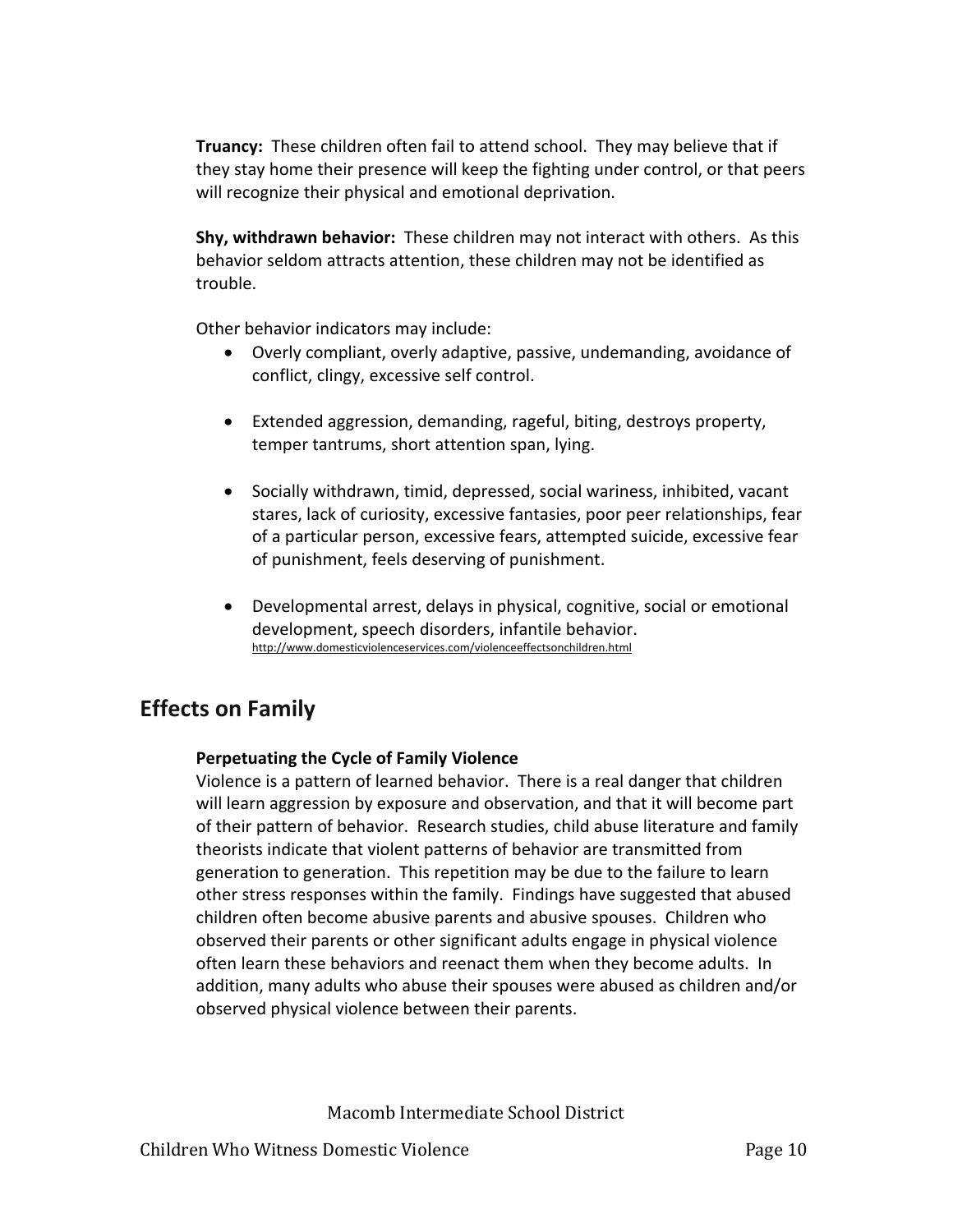# **Service Coordinator Considerations**

Children can react to their environment in many different ways and their reaction can vary depending upon age or sex. However, most children exposed to domestic violence, regardless of any variables, suffer from emotional, behavioral, social, and physical disturbances that can affect their growth and development.

As service coordinators and service providers, we can be aware of what the child has experienced. Our job continues to be to support the bonds and attachment between the child and the primary caregiver. We need to continue to connect the family with community resources available for both the adult and the "child victim."

# **Other Important Things to Know and Remember**

We recommend parents seek assistance for their child from a physician or family counseling agency when the child's behavior:

- is physically harmful to the child or others (e.g., cutting own
- clothes with scissors, laying down on street, etc.)
- is intense enough to interfere with the child's day‐to‐day
- adjustment in the program
- does not respond to basic child guidance strategies
- persists over time (3 to 6 weeks)

# **NATIONAL DOMESTIC VIOLENCE HOTLINE**

1‐800‐799‐SAFE (7233) or 1‐800‐787‐3224 (TDD)

- Trained counselors provide crisis intervention, referrals to local service providers for victims of domestic violence and those calling on their behalf, and information or support in many languages
- Counselors answer every call in both English and Spanish
- Translators are available for 139 languages
- Crisis intervention and referrals to the Deaf through the TDD line
- For additional information about the services provided by this HOTLINE visit the following website: [www.ndvh.org](http://www.ndvh.org/)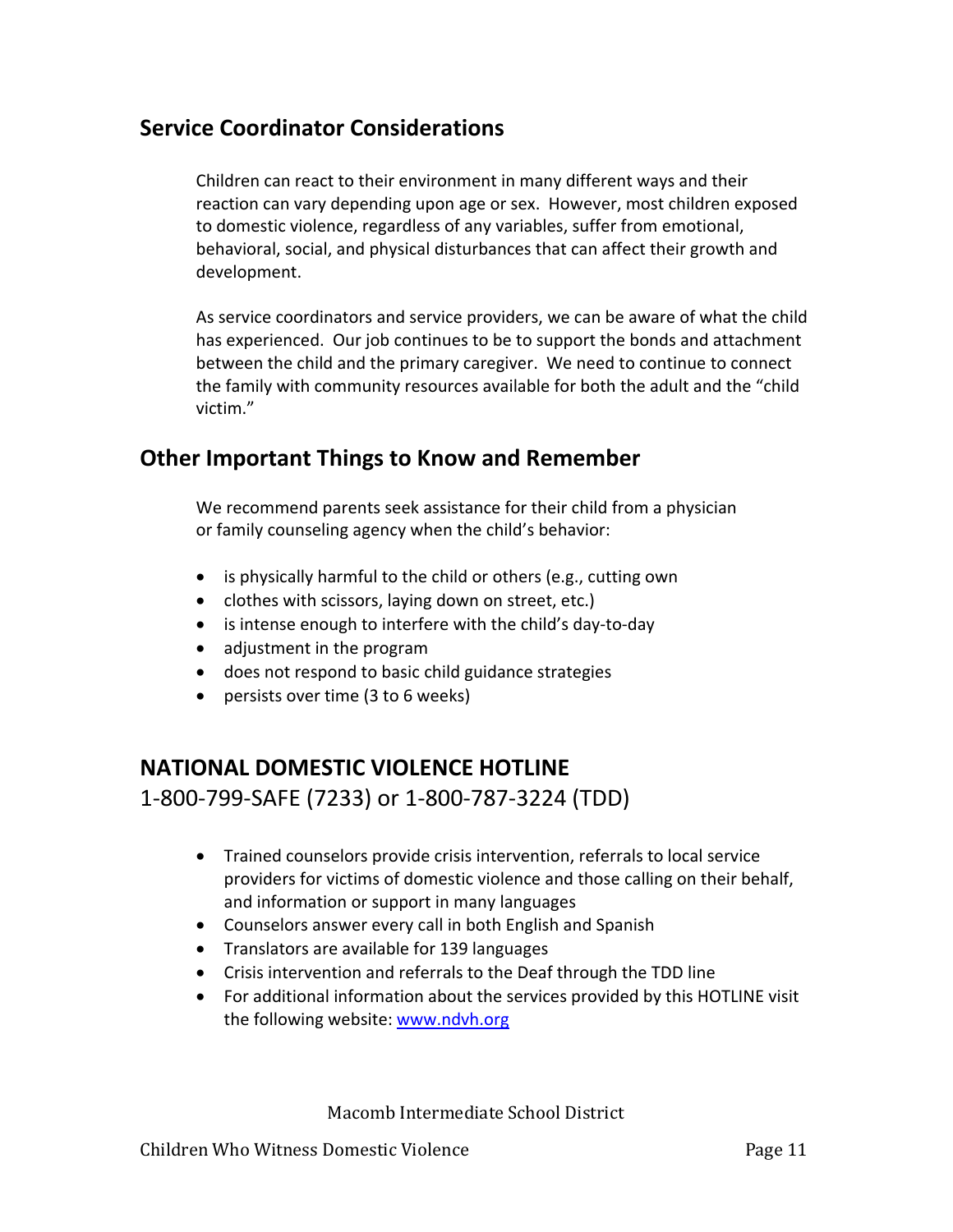# **Helpful Children's Books**

Brave Bart by Caroline Sheppard Jessica and the Wolf by Ted Lobby When I'm Afraid by Barbara Gardiner When Sophie Gets Angry ‐ Really, Really Angry by Molly Bang Tough Boris by Mem Fox What If It Never Stops Raining by Nancy Carlson The Way I Feel by Janan Cain The Feel Good Book by Todd Parr

## **Conclusion**

As Early On service coordinators and service providers, we will encounter children who have experienced domestic violence. Our passion, compassion and concern for the family will be the best tools we can offer.

# **References**

<http://www.childwelfare.gov/pubs/factsheets/domesticviolence.cfm> <http://www.nccev.org/violence/domestic.html> <http://www.domesticviolenceservices.com/violenceeffectsonchildren.html> <http://www.acadv.org/children.html>